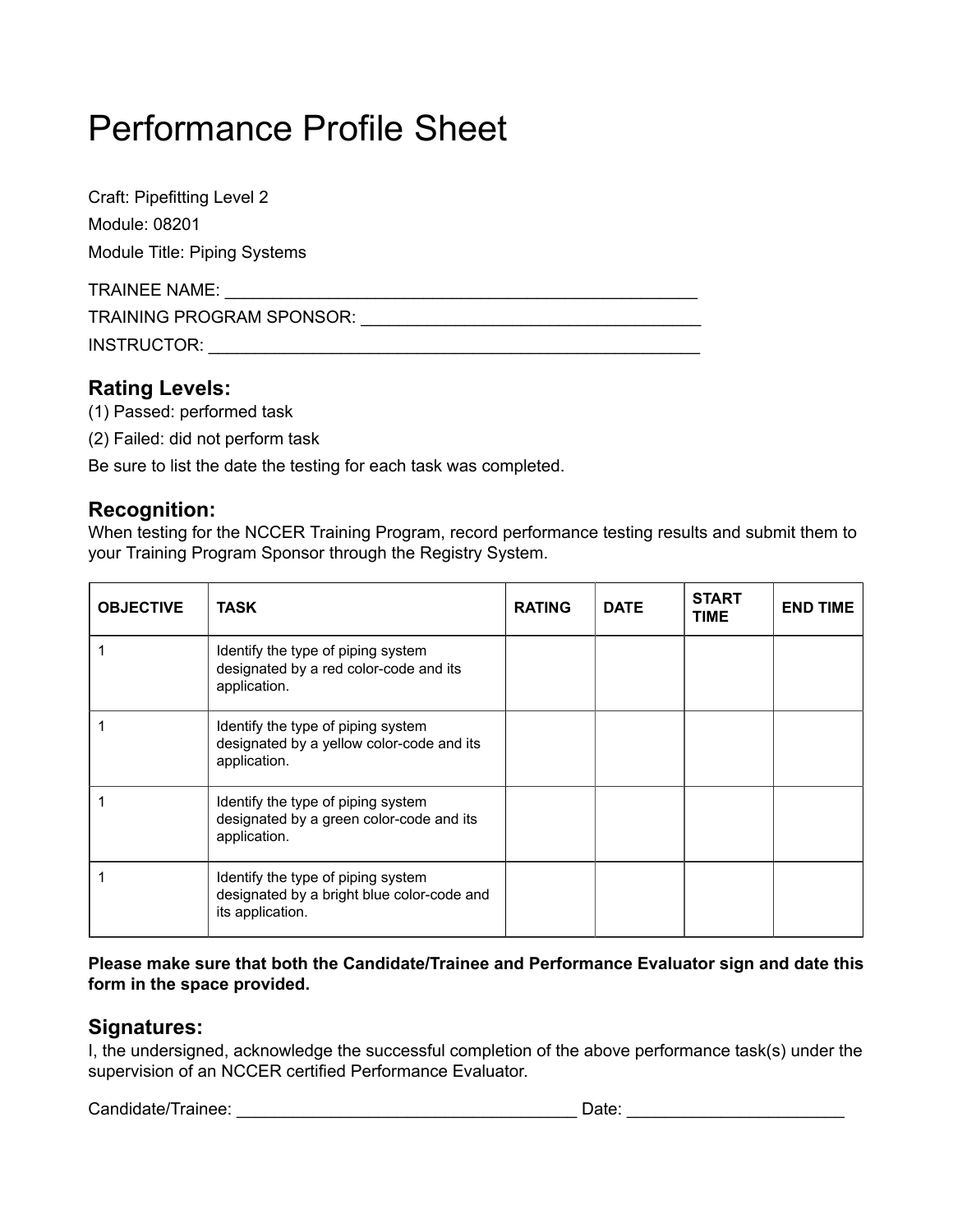Performance Evaluator: \_\_\_\_\_\_\_\_\_\_\_\_\_\_\_\_\_\_\_\_\_\_\_\_\_\_\_\_\_\_\_\_\_ Date: \_\_\_\_\_\_\_\_\_\_\_\_\_\_\_\_\_\_\_\_\_\_\_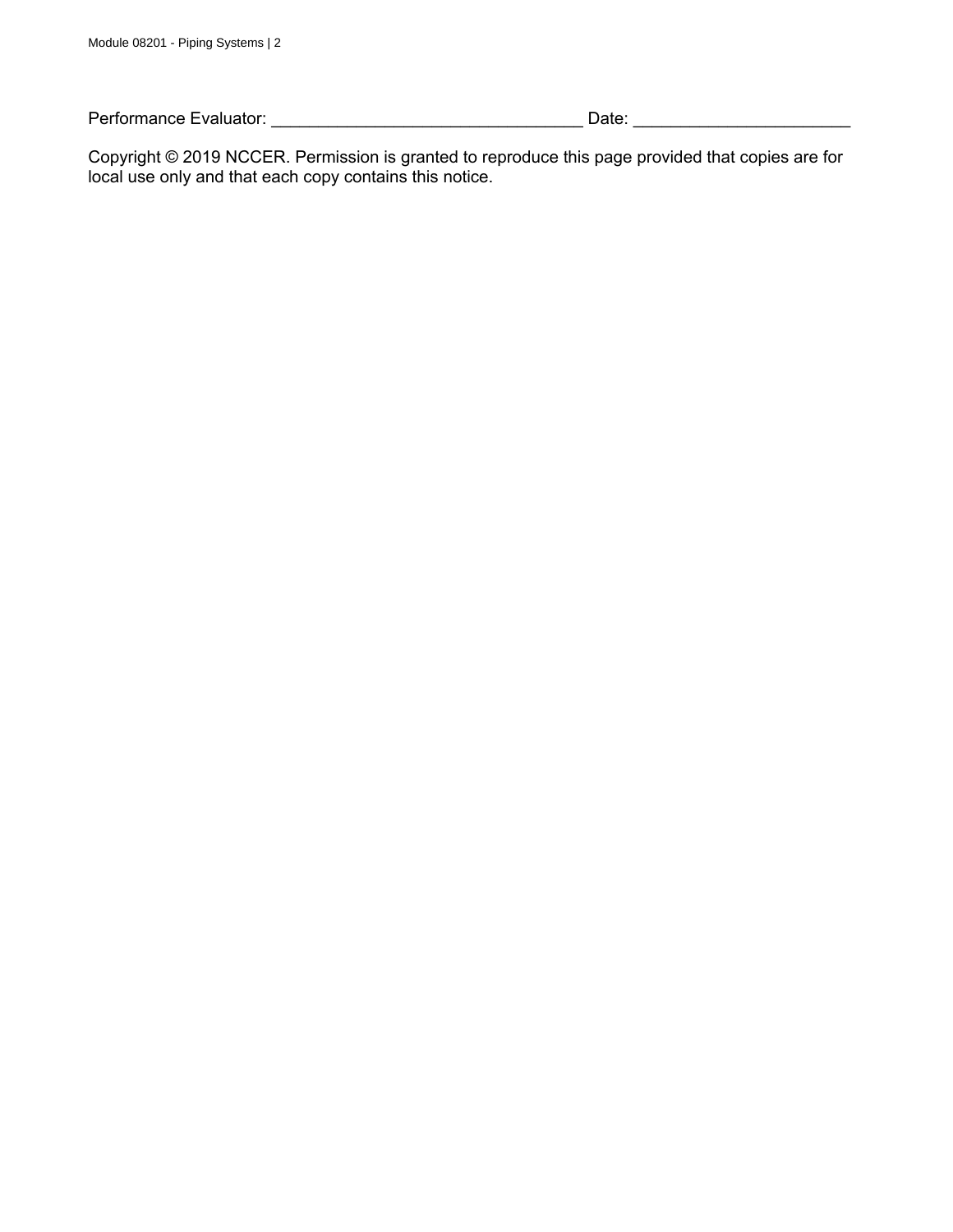Craft: Pipefitting Level 2 Module: 08202 Module Title: Drawings and Detail Sheets TRAINEE NAME: \_\_\_\_\_\_\_\_\_\_\_\_\_\_\_\_\_\_\_\_\_\_\_\_\_\_\_\_\_\_\_\_\_\_\_\_\_\_\_\_\_\_\_\_\_\_\_\_\_\_ TRAINING PROGRAM SPONSOR: \_\_\_\_\_\_\_\_\_\_\_\_\_\_\_\_\_\_\_\_\_\_\_\_\_\_\_\_\_\_\_\_\_\_\_\_

INSTRUCTOR: \_\_\_\_\_\_\_\_\_\_\_\_\_\_\_\_\_\_\_\_\_\_\_\_\_\_\_\_\_\_\_\_\_\_\_\_\_\_\_\_\_\_\_\_\_\_\_\_\_\_\_\_

### **Rating Levels:**

- (1) Passed: performed task
- (2) Failed: did not perform task

Be sure to list the date the testing for each task was completed.

### **Recognition:**

| <b>OBJECTIVE</b> | <b>TASK</b>                  | <b>RATING</b> | <b>DATE</b> | <b>START</b><br><b>TIME</b> | <b>END TIME</b> |
|------------------|------------------------------|---------------|-------------|-----------------------------|-----------------|
| 1                | Identify parts of a drawing: |               |             |                             |                 |
|                  | • Title block                |               |             |                             |                 |
|                  | • Scales and Measurements    |               |             |                             |                 |
|                  | • Symbols and abbreviations  |               |             |                             |                 |
|                  | • Notes                      |               |             |                             |                 |
|                  | • Revision blocks            |               |             |                             |                 |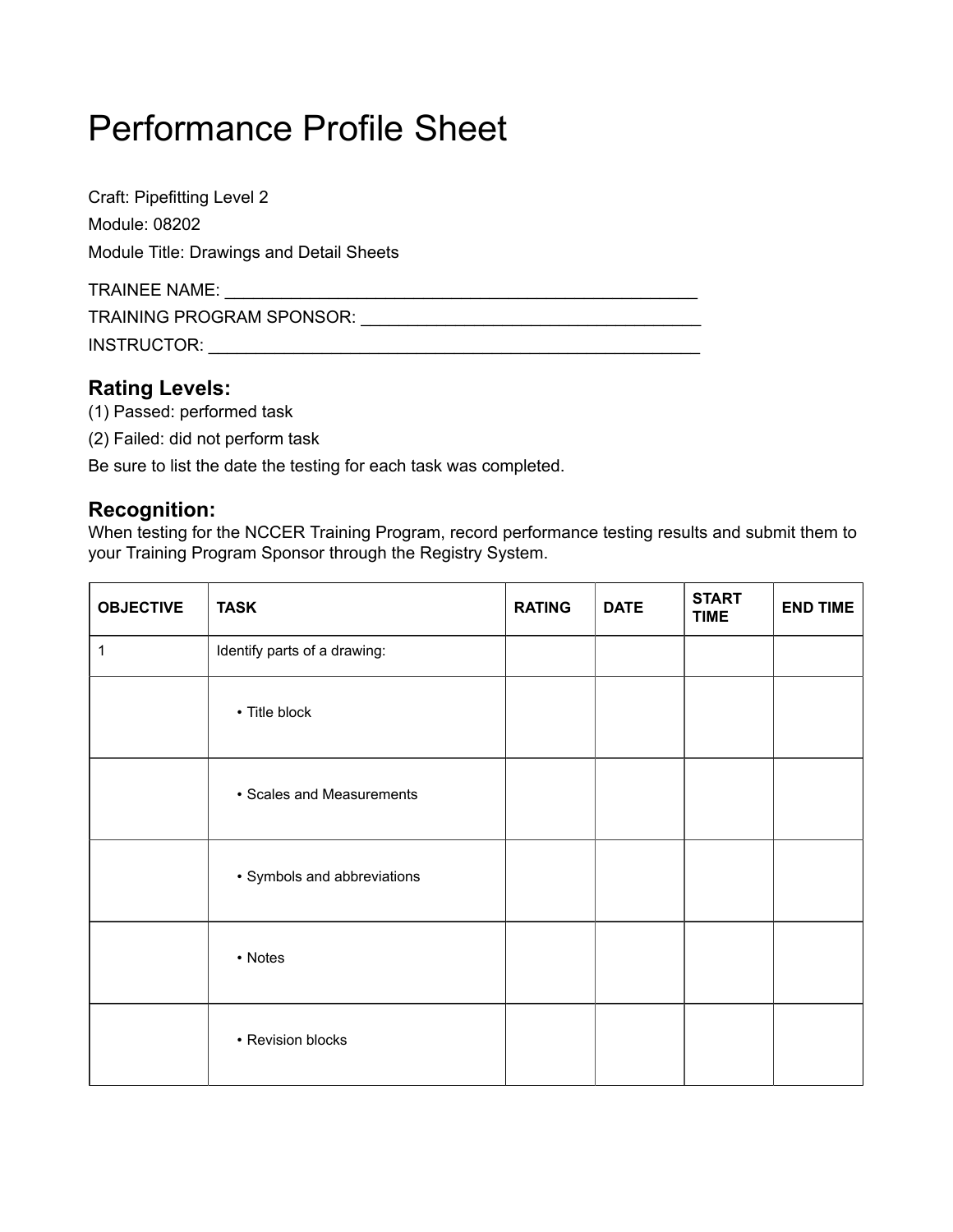| <b>OBJECTIVE</b> | <b>TASK</b>                               | <b>RATING</b> | <b>DATE</b> | <b>START</b><br><b>TIME</b> | <b>END TIME</b> |
|------------------|-------------------------------------------|---------------|-------------|-----------------------------|-----------------|
|                  | • Coordinates                             |               |             |                             |                 |
| $\mathbf{1}$     | Interpret the following:                  |               |             |                             |                 |
|                  | • Drawing indexes                         |               |             |                             |                 |
|                  | • Line lists                              |               |             |                             |                 |
| $\mathbf{1}$     | Identify the following types of drawings: |               |             |                             |                 |
|                  | • Plot plans                              |               |             |                             |                 |
|                  | · Structural drawings                     |               |             |                             |                 |
|                  | • Elevation and section drawings          |               |             |                             |                 |
|                  | • Equipment arrangement drawings          |               |             |                             |                 |
|                  | • P&IDs                                   |               |             |                             |                 |
|                  | • Isometric drawings                      |               |             |                             |                 |
|                  | · Spool drawings                          |               |             |                             |                 |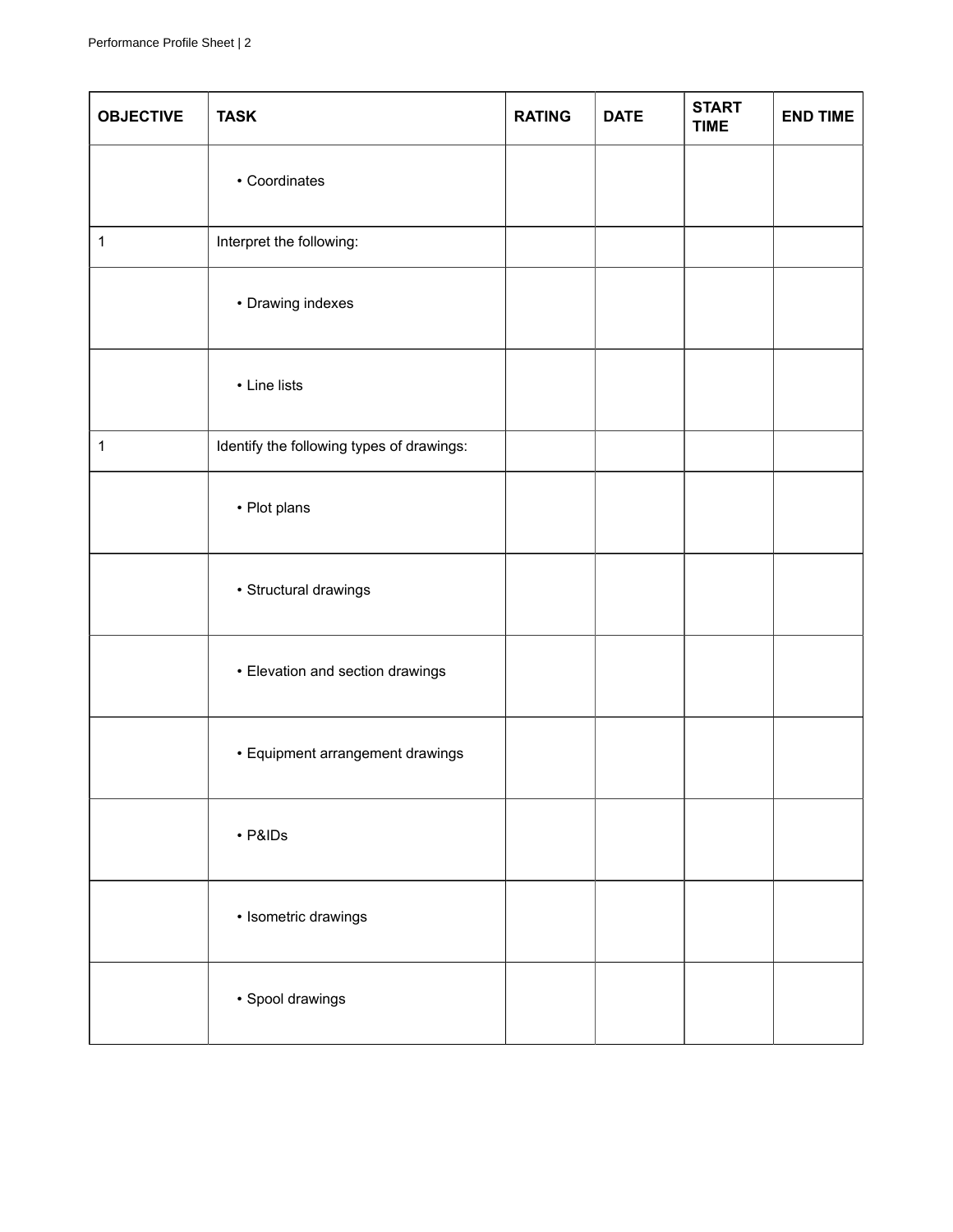| <b>OBJECTIVE</b> | <b>TASK</b>                                  | <b>RATING</b> | <b>DATE</b> | <b>START</b><br><b>TIME</b> | <b>END TIME</b> |
|------------------|----------------------------------------------|---------------|-------------|-----------------------------|-----------------|
|                  | • Pipe support drawings and detail<br>sheets |               |             |                             |                 |
|                  | • Orthographic drawings                      |               |             |                             |                 |
| 1                | Make field sketches:                         |               |             |                             |                 |
|                  | • Orthographic                               |               |             |                             |                 |
|                  | • Isometric                                  |               |             |                             |                 |

#### **Signatures:**

I, the undersigned, acknowledge the successful completion of the above performance task(s) under the supervision of an NCCER certified Performance Evaluator.

| Candidate/Trainee: | Date |  |
|--------------------|------|--|
|                    |      |  |

Performance Evaluator: \_\_\_\_\_\_\_\_\_\_\_\_\_\_\_\_\_\_\_\_\_\_\_\_\_\_\_\_\_\_\_\_\_ Date: \_\_\_\_\_\_\_\_\_\_\_\_\_\_\_\_\_\_\_\_\_\_\_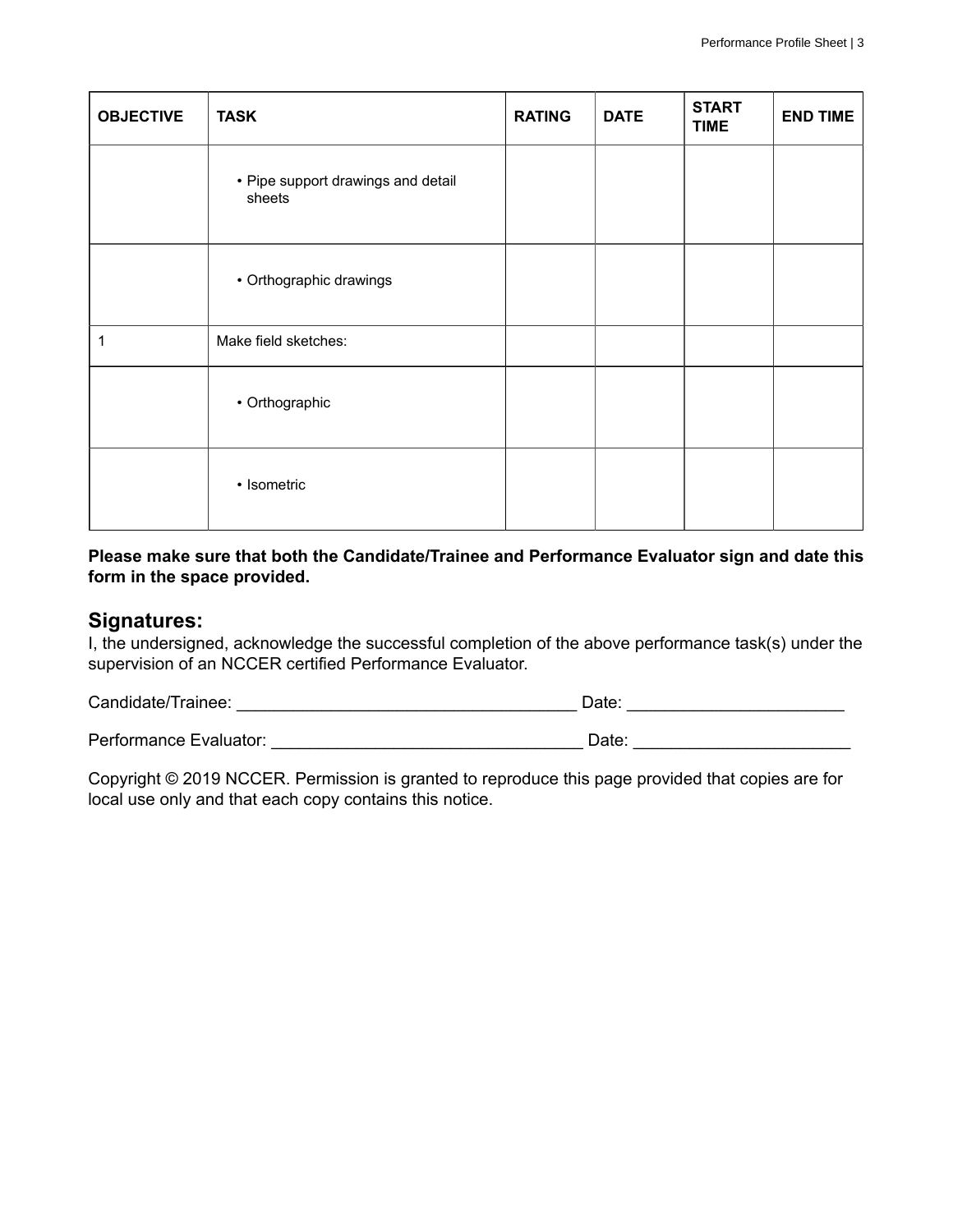Craft: Pipefitting Level 2 Module: 08203 Module Title: Identifying and Installing Valves

| <b>TRAINEE NAME:</b>             |  |
|----------------------------------|--|
| <b>TRAINING PROGRAM SPONSOR:</b> |  |
| INSTRUCTOR:                      |  |

## **Rating Levels:**

- (1) Passed: performed task
- (2) Failed: did not perform task

Be sure to list the date the testing for each task was completed.

## **Recognition:**

| <b>OBJECTIVE</b> | <b>TASK</b>                                                                    | <b>RATING</b> | <b>DATE</b> | <b>START</b><br><b>TIME</b> | <b>END TIME</b> |
|------------------|--------------------------------------------------------------------------------|---------------|-------------|-----------------------------|-----------------|
| 1                | Identify valves that start and stop flow.                                      |               |             |                             |                 |
| 1                | Identify valve actuators.                                                      |               |             |                             |                 |
| 2                | Identify valves that regulate flow.                                            |               |             |                             |                 |
| 3                | Identify valves that regulate the direction of<br>flow.                        |               |             |                             |                 |
| 3                | Identify valves that relieve pressure.                                         |               |             |                             |                 |
| 4                | Given a select number of valves, match<br>each valve to its given application. |               |             |                             |                 |
| 5                | Interpret valve markings and nameplate<br>information.                         |               |             |                             |                 |
| 5                | Install a bolted valve from the following list:                                |               |             |                             |                 |
|                  | $\cdot$ Gate                                                                   |               |             |                             |                 |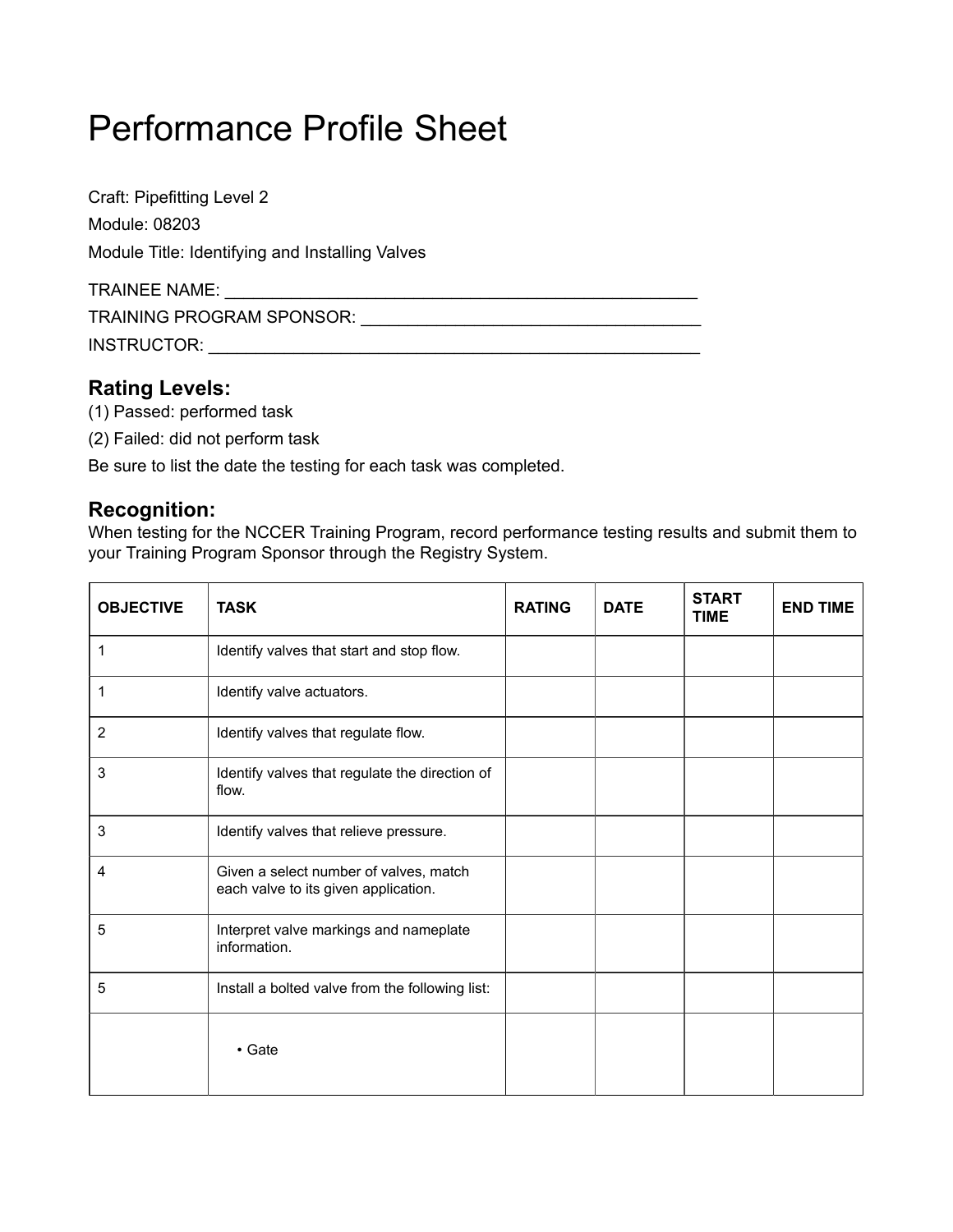| <b>OBJECTIVE</b> | <b>TASK</b>         | <b>RATING</b> | <b>DATE</b> | <b>START</b><br><b>TIME</b> | <b>END TIME</b> |
|------------------|---------------------|---------------|-------------|-----------------------------|-----------------|
|                  | $\cdot$ Ball        |               |             |                             |                 |
|                  | $\cdot$ Plug        |               |             |                             |                 |
|                  | $\cdot$ Globe       |               |             |                             |                 |
|                  | $\bullet$ Butterfly |               |             |                             |                 |
|                  | • Diaphragm         |               |             |                             |                 |
|                  | • Needle            |               |             |                             |                 |
|                  | $\cdot$ Check       |               |             |                             |                 |
|                  | $\cdot$ Safety      |               |             |                             |                 |

#### **Signatures:**

I, the undersigned, acknowledge the successful completion of the above performance task(s) under the supervision of an NCCER certified Performance Evaluator.

| Candidate/Trainee:     | Date: |
|------------------------|-------|
| Performance Evaluator: | Date: |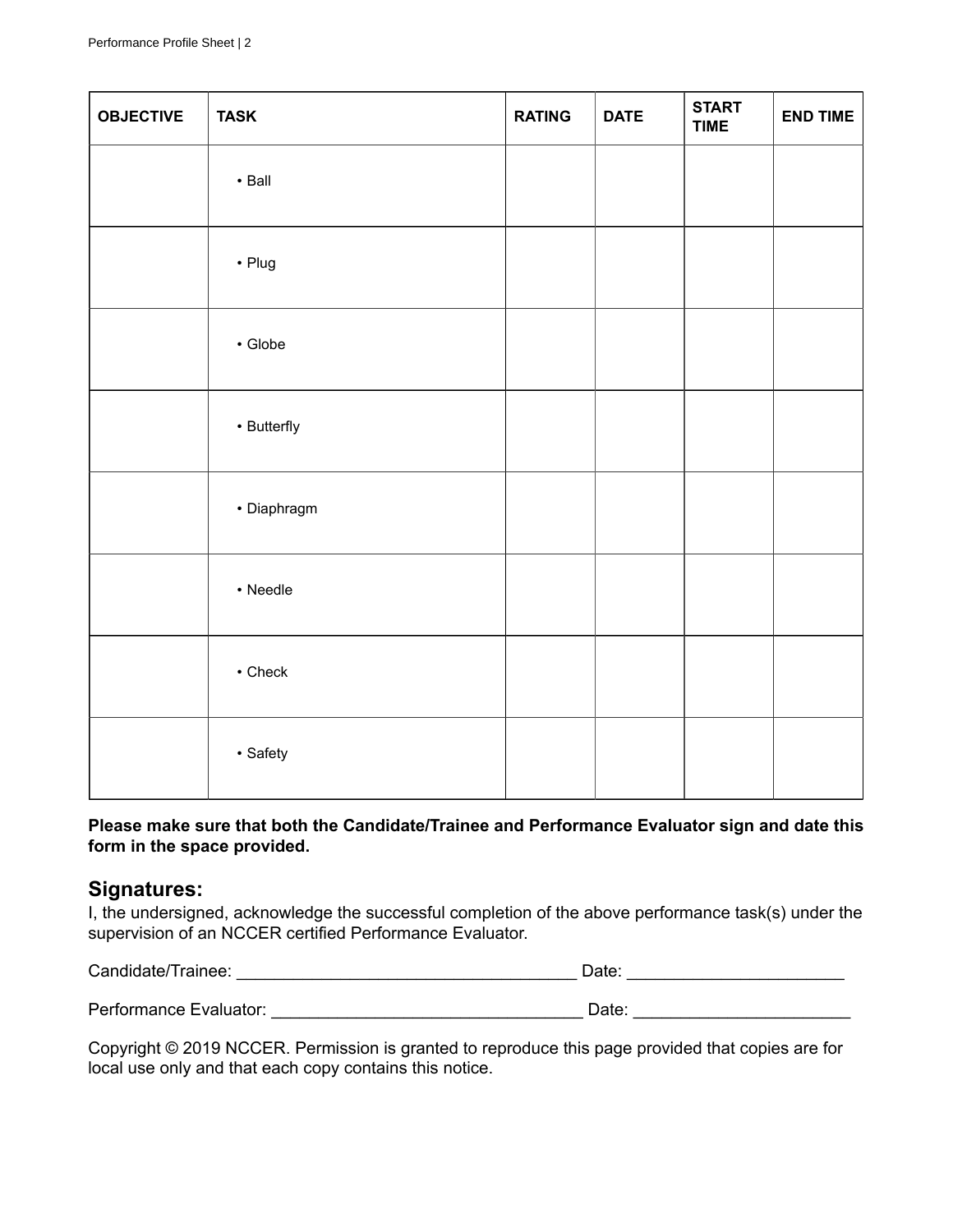Module 08204 has no Performance Profile Sheet; performance testing is not required for this module.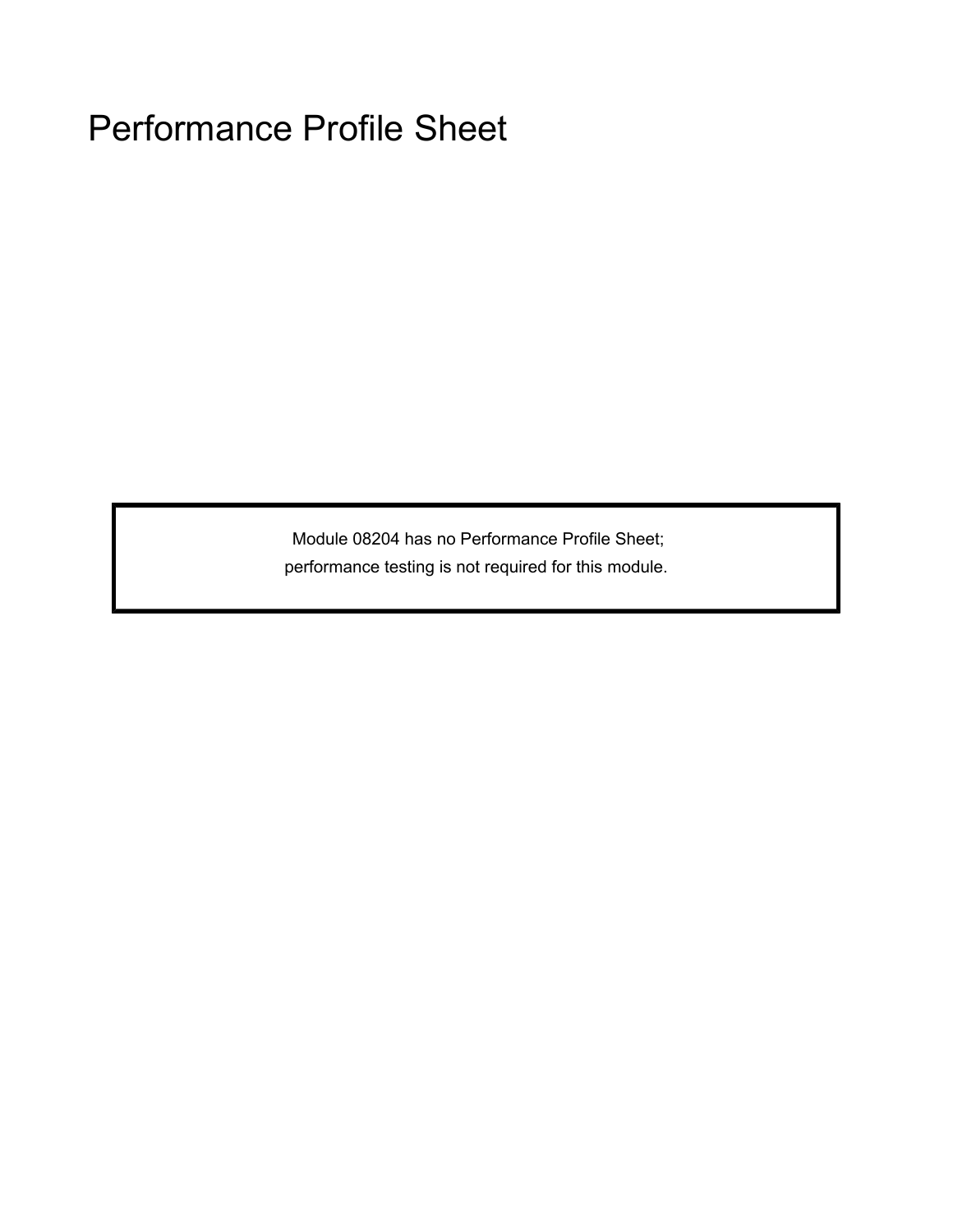Craft: Pipefitting Level 2 Module: 08205 Module Title: Threaded Pipe Fabrication

| <b>TRAINEE NAME:</b>             |  |
|----------------------------------|--|
| <b>TRAINING PROGRAM SPONSOR:</b> |  |
| INSTRUCTOR:                      |  |

## **Rating Levels:**

- (1) Passed: performed task
- (2) Failed: did not perform task

Be sure to list the date the testing for each task was completed.

## **Recognition:**

| <b>OBJECTIVE</b> | <b>TASK</b>                                                                                                                          | <b>RATING</b> | <b>DATE</b> | <b>START</b><br><b>TIME</b> | <b>END TIME</b> |
|------------------|--------------------------------------------------------------------------------------------------------------------------------------|---------------|-------------|-----------------------------|-----------------|
|                  | Read and interpret screwed fitting joint<br>drawings.                                                                                |               |             |                             |                 |
| 2                | Determine pipe lengths between fittings,<br>using the center-to-center method.                                                       |               |             |                             |                 |
| 2                | Determine pipe lengths between fittings,<br>using the center-to-face method.                                                         |               |             |                             |                 |
| 2                | Determine pipe lengths between fittings,<br>using the face-to-face method.                                                           |               |             |                             |                 |
| 2                | Given the length of travel of a 45-degree<br>piping offset, calculate the length of the set.                                         |               |             |                             |                 |
| 2                | Given the length of the set and the degree<br>of the fittings, use the table of elbow<br>constants to figure the travel and the run. |               |             |                             |                 |
| 2                | Calculate offsets, using the table of<br>multipliers.                                                                                |               |             |                             |                 |
| 2                | Calculate the travel of a rolling offset.                                                                                            |               |             |                             |                 |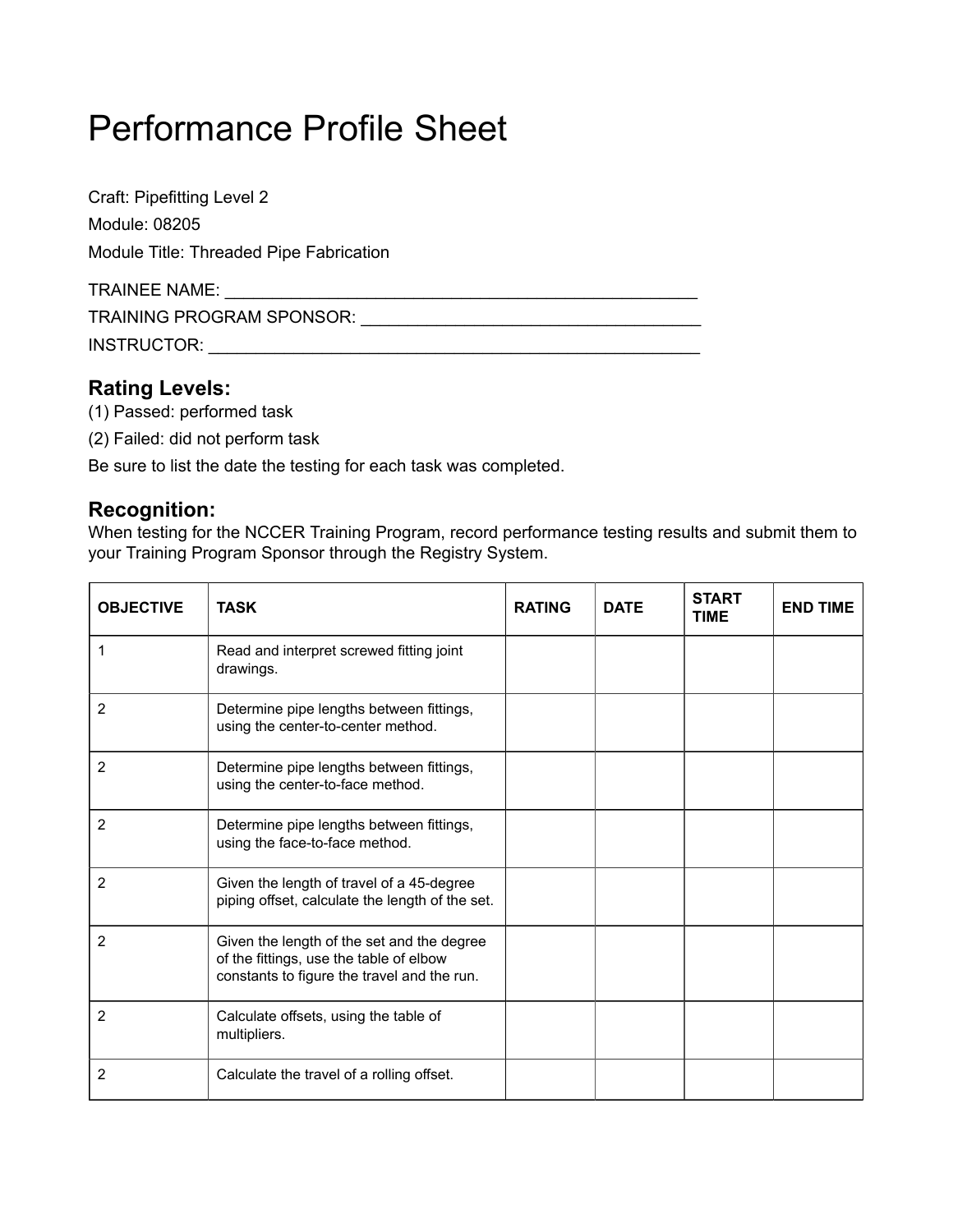| <b>OBJECTIVE</b> | <b>TASK</b>                                                   | <b>RATING</b> | <b>DATE</b> | <b>START</b><br><b>TIME</b> | <b>END TIME</b> |
|------------------|---------------------------------------------------------------|---------------|-------------|-----------------------------|-----------------|
|                  | Thread pipe, using manual threaders.                          |               |             |                             |                 |
| 2                | Thread pipe, using a threading machine.                       |               |             |                             |                 |
| 2                | Apply pipe joint compound to the male<br>threads of the pipe. |               |             |                             |                 |
|                  | Make up the pipe and fittings.                                |               |             |                             |                 |
| 2                | Install a screwed valve.                                      |               |             |                             |                 |

### **Signatures:**

I, the undersigned, acknowledge the successful completion of the above performance task(s) under the supervision of an NCCER certified Performance Evaluator.

| Candidate/Trainee:     | Date: |
|------------------------|-------|
| Performance Evaluator: | Date: |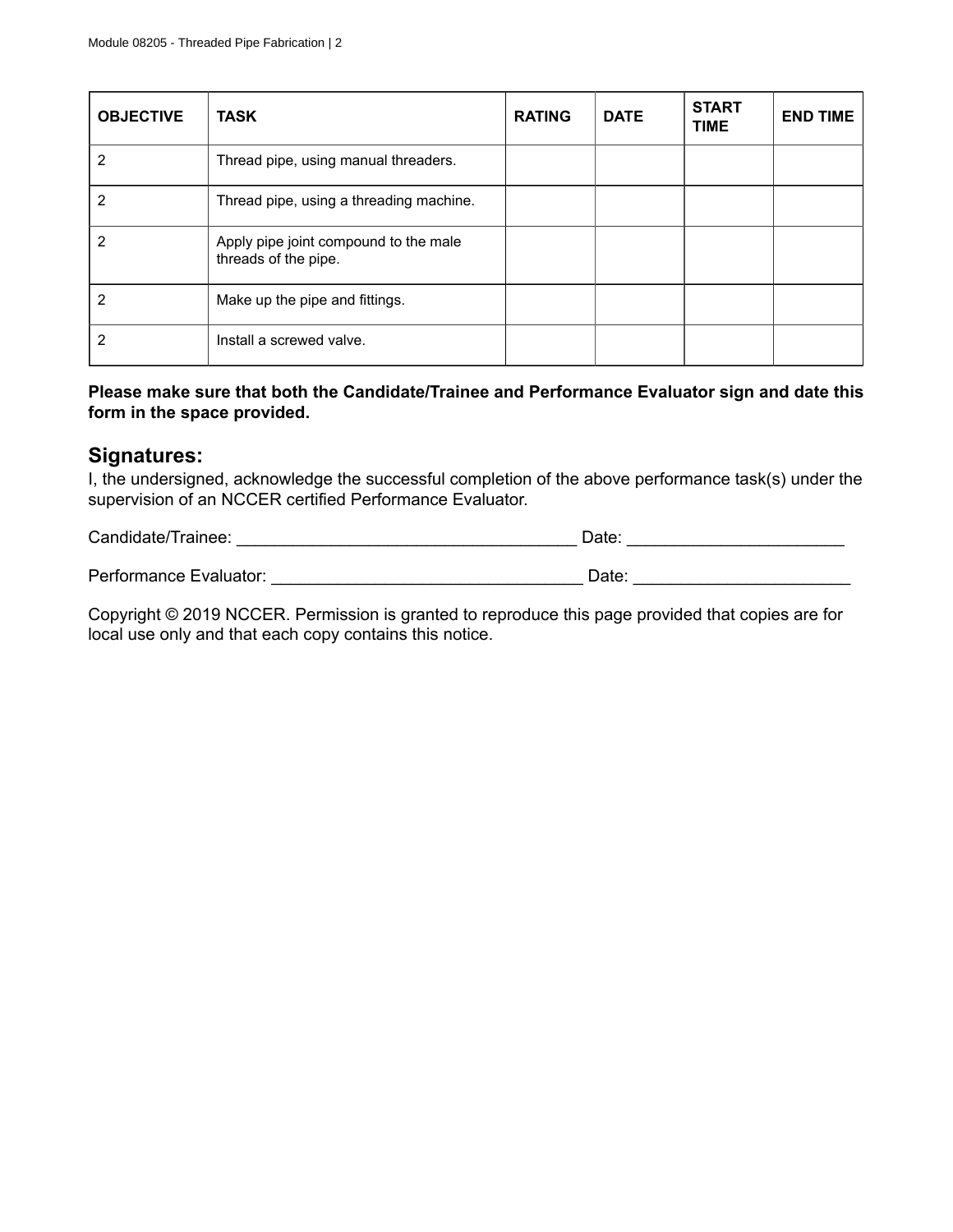Craft: Pipefitting Level 2 Module: 08206 Module Title: Socket-Weld Pipe Fabrication

| <b>TRAINEE NAME:</b>             |  |
|----------------------------------|--|
| <b>TRAINING PROGRAM SPONSOR:</b> |  |
| INSTRUCTOR:                      |  |

## **Rating Levels:**

- (1) Passed: performed task
- (2) Failed: did not perform task

Be sure to list the date the testing for each task was completed.

## **Recognition:**

| <b>OBJECTIVE</b> | <b>TASK</b>                                                                      | <b>RATING</b> | <b>DATE</b> | <b>START</b><br><b>TIME</b> | <b>END TIME</b> |
|------------------|----------------------------------------------------------------------------------|---------------|-------------|-----------------------------|-----------------|
|                  | Identify various socket weld fittings.                                           |               |             |                             |                 |
|                  | Interpret a socket weld drawing.                                                 |               |             |                             |                 |
| 2                | Demonstrate how to cut out a socket weld<br>to save the fitting, pipe, or valve. |               |             |                             |                 |
| 2                | Calculate pipe lengths from line drawings,<br>using the center-to-center method. |               |             |                             |                 |
| $\overline{2}$   | Calculate pipe lengths from line drawings,<br>using the center-to-face method.   |               |             |                             |                 |
| 2                | Calculate pipe lengths from line drawings,<br>using the face-to-face method.     |               |             |                             |                 |
| 2                | Align a 90-degree elbow to the end of a<br>pipe.                                 |               |             |                             |                 |
| $\overline{2}$   | Square a pipe into a 90-degree elbow.                                            |               |             |                             |                 |
| 2                | Align a flange to the end of a pipe.                                             |               |             |                             |                 |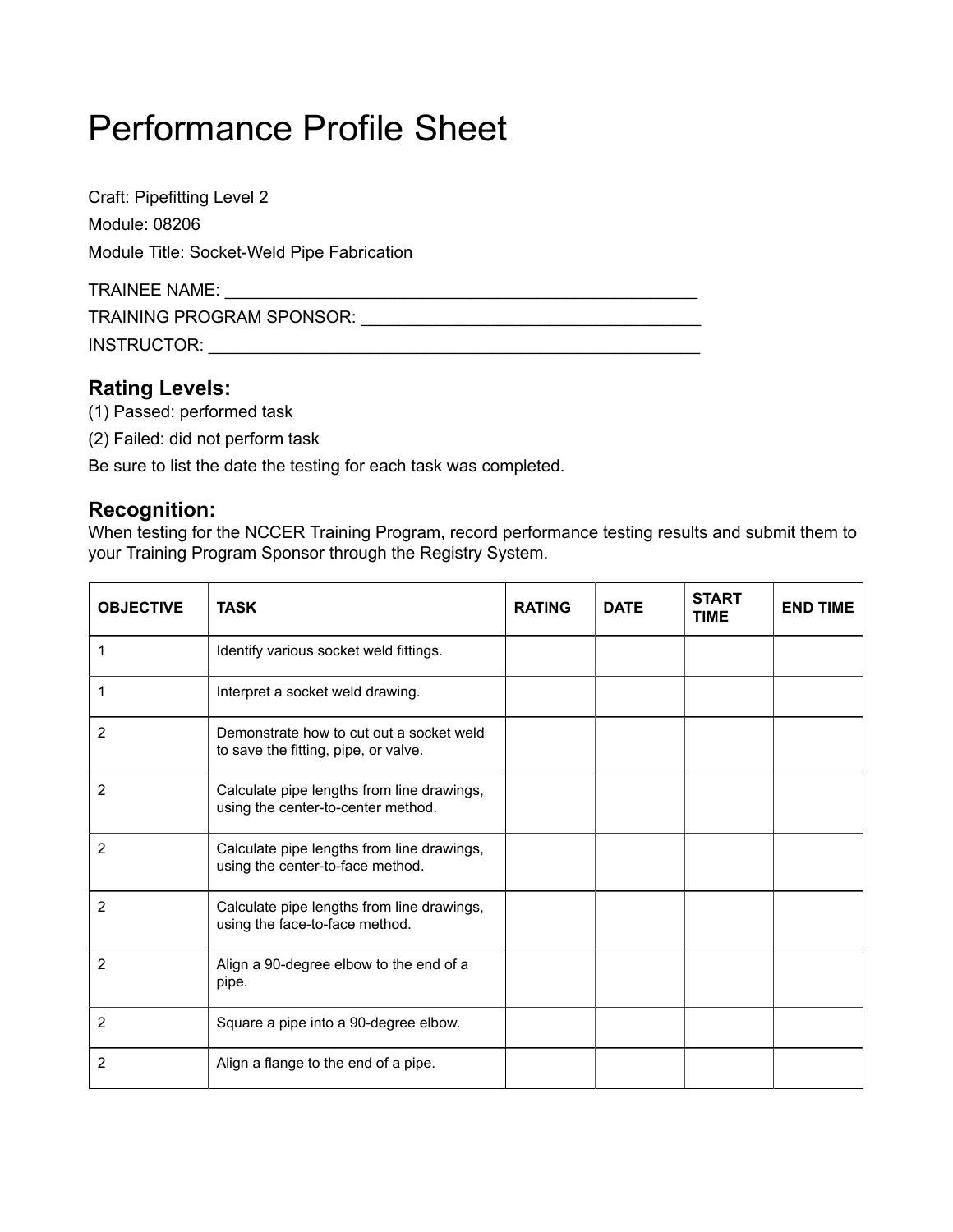| <b>OBJECTIVE</b> | TASK                                             | <b>RATING</b> | <b>DATE</b> | <b>START</b><br><b>TIME</b> | <b>END TIME</b> |
|------------------|--------------------------------------------------|---------------|-------------|-----------------------------|-----------------|
|                  | Align a 45-degree elbow to the end of a<br>pipe. |               |             |                             |                 |
|                  | Align pipes joined by a coupling.                |               |             |                             |                 |
|                  | Describe how to prep and install a valve.        |               |             |                             |                 |

### **Signatures:**

I, the undersigned, acknowledge the successful completion of the above performance task(s) under the supervision of an NCCER certified Performance Evaluator.

Candidate/Trainee: \_\_\_\_\_\_\_\_\_\_\_\_\_\_\_\_\_\_\_\_\_\_\_\_\_\_\_\_\_\_\_\_\_\_\_\_ Date: \_\_\_\_\_\_\_\_\_\_\_\_\_\_\_\_\_\_\_\_\_\_\_

Performance Evaluator: \_\_\_\_\_\_\_\_\_\_\_\_\_\_\_\_\_\_\_\_\_\_\_\_\_\_\_\_\_\_\_\_\_ Date: \_\_\_\_\_\_\_\_\_\_\_\_\_\_\_\_\_\_\_\_\_\_\_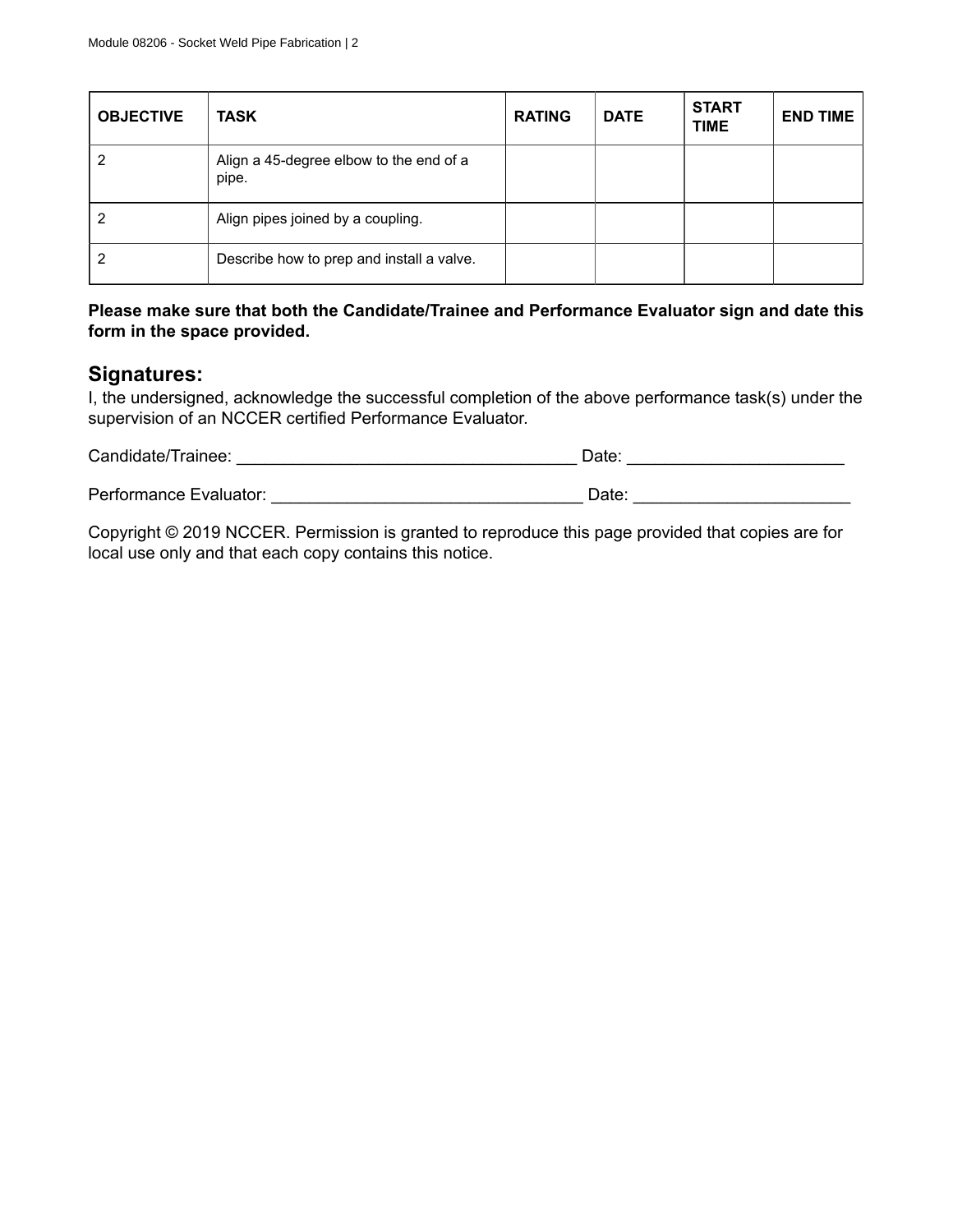Craft: PipeFitting Level 2 Module: 08207 Module Title: Butt-Weld Pipe Fabrication TRAINEE NAME: \_\_\_\_\_\_\_\_\_\_\_\_\_\_\_\_\_\_\_\_\_\_\_\_\_\_\_\_\_\_\_\_\_\_\_\_\_\_\_\_\_\_\_\_\_\_\_\_\_\_

TRAINING PROGRAM SPONSOR: \_\_\_\_\_\_\_\_\_\_\_\_\_\_\_\_\_\_\_\_\_\_\_\_\_\_\_\_\_\_\_\_\_\_\_\_

INSTRUCTOR: \_\_\_\_\_\_\_\_\_\_\_\_\_\_\_\_\_\_\_\_\_\_\_\_\_\_\_\_\_\_\_\_\_\_\_\_\_\_\_\_\_\_\_\_\_\_\_\_\_\_\_\_

# **Rating Levels:**

- (1) Passed: performed task
- (2) Failed: did not perform task

Be sure to list the date the testing for each task was completed.

### **Recognition:**

| <b>OBJECTIVE</b> | <b>TASK</b>                                                                      | <b>RATING</b> | <b>DATE</b> | <b>START</b><br><b>TIME</b> | <b>END TIME</b> |
|------------------|----------------------------------------------------------------------------------|---------------|-------------|-----------------------------|-----------------|
| 1                | Identify various butt weld fittings.                                             |               |             |                             |                 |
| 1                | Interpret a butt weld drawing.                                                   |               |             |                             |                 |
| 2                | Clean a beveled pipe end, using a portable<br>grinder.                           |               |             |                             |                 |
| 2                | Demonstrate how to cut out a butt weld to<br>save the fitting, pipe, or valve.   |               |             |                             |                 |
| $\overline{2}$   | Calculate pipe lengths from line drawings,<br>using the center-to-center method. |               |             |                             |                 |
| $\overline{2}$   | Calculate pipe lengths from line drawings,<br>using the center-to-face method.   |               |             |                             |                 |
| $\overline{2}$   | Calculate pipe lengths from line drawings,<br>using the face-to-face method.     |               |             |                             |                 |
| 3                | Align straight pipe.                                                             |               |             |                             |                 |
| 3                | Align a pipe to a 45-degree elbow.                                               |               |             |                             |                 |
| 3                | Align a pipe to a 90-degree elbow.                                               |               |             |                             |                 |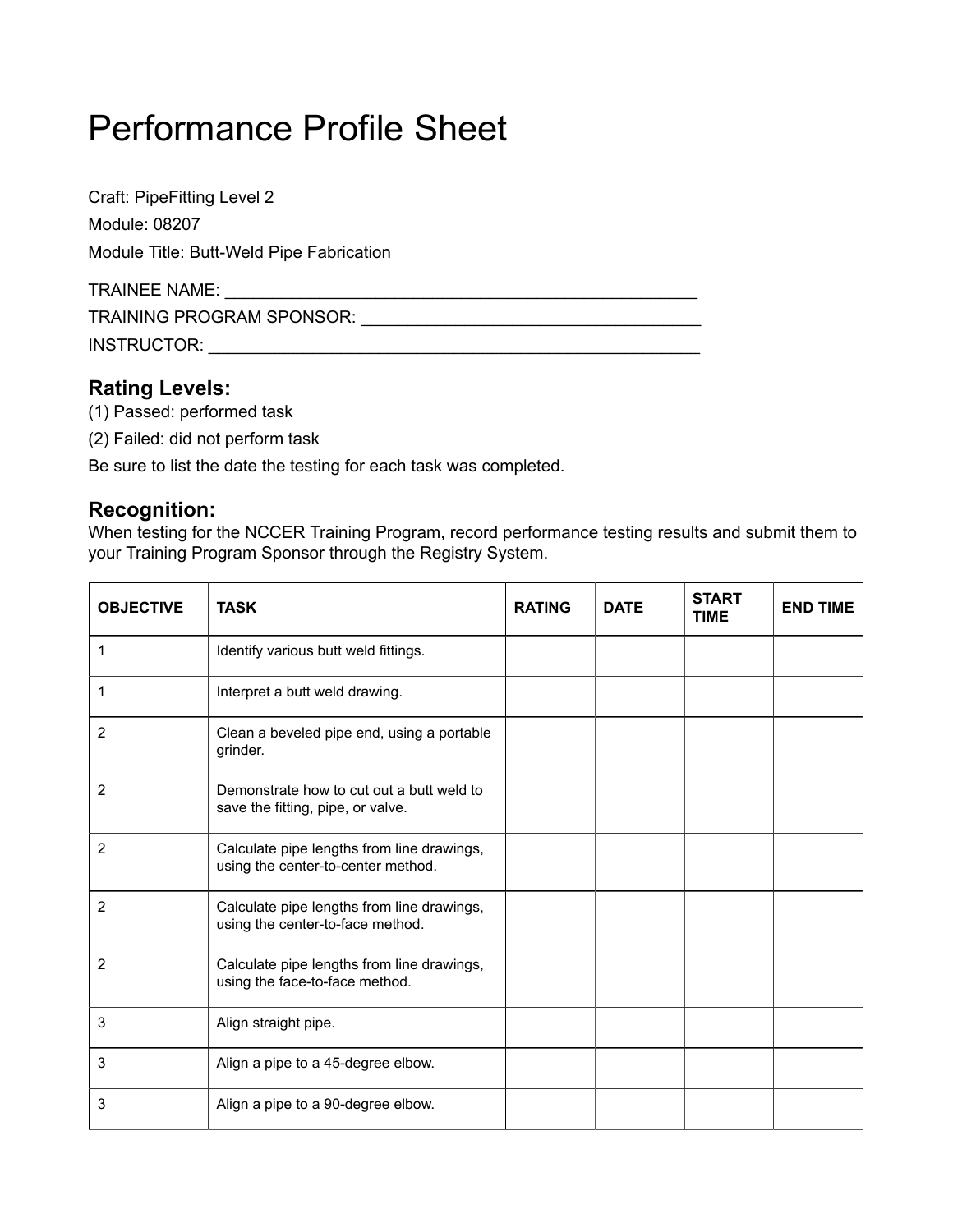| <b>OBJECTIVE</b> | <b>TASK</b>                               | <b>RATING</b> | <b>DATE</b> | <b>START</b><br><b>TIME</b> | <b>END TIME</b> |
|------------------|-------------------------------------------|---------------|-------------|-----------------------------|-----------------|
| 3                | Square a pipe into a 90-degree elbow.     |               |             |                             |                 |
| 3                | Align a pipe to a flange.                 |               |             |                             |                 |
| 3                | Align a pipe to a tee.                    |               |             |                             |                 |
| 3                | Describe how to prep and install a valve. |               |             |                             |                 |

### **Signatures:**

I, the undersigned, acknowledge the successful completion of the above performance task(s) under the supervision of an NCCER certified Performance Evaluator.

| Candidate/Trainee:     |  | Date: |
|------------------------|--|-------|
| Performance Evaluator: |  | Date: |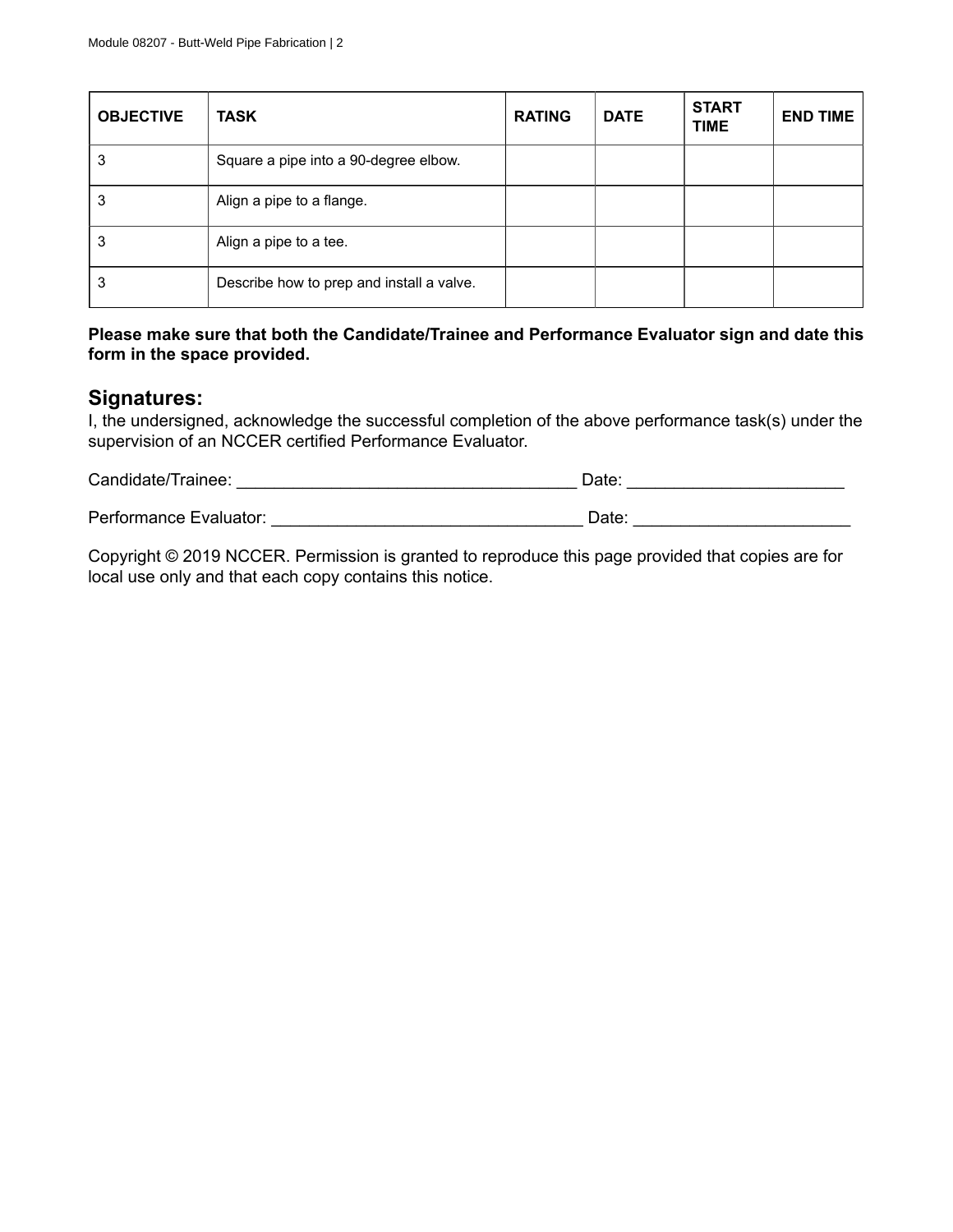Module 08208 has no Performance Profile Sheet; performance testing is not required for this module.